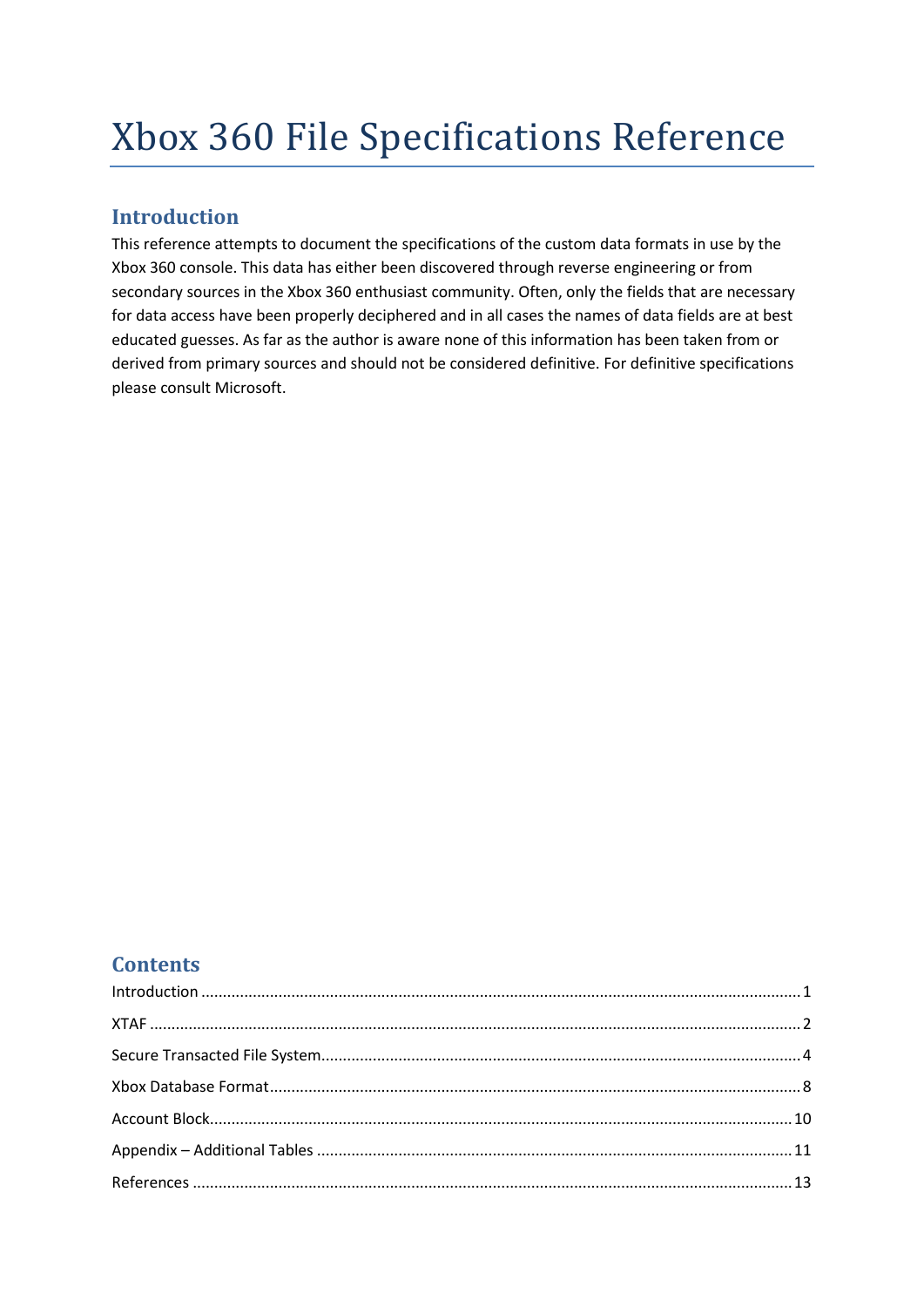## <span id="page-1-0"></span>**XTAF**

XTAF is the Xbox 360 file system, sometimes referred to as FATX. XTAF is the file system that is placed upon the raw hard drive of the Xbox 360. It is a derivative of the legacy File Allocation Table file system that was introduced in Microsoft DOS. XTAF uses a big-endian byte order as opposed to the little-endian FAT and many legacy configuration options of FAT have been removed. The community knowledge of XTAF is well advanced with the documentation available from the Free60 project being excellent as well as there being several open source implementations of XTAF of varying completeness to provide example code to help understanding.

The XTAF format contains three distinct sections, a 512 byte header, a file allocation table and a number of 0x4000 byte long clusters containing file data and directory information.

| Offset | Length | Content     | Description                                             |
|--------|--------|-------------|---------------------------------------------------------|
| 0x000  | 4      | <b>XTAF</b> | Magic identifier                                        |
| 0x004  | 4      |             | Serial number of the file system, could also be 0 or -1 |
| 0x008  | 4      |             | Number of sectors per cluster                           |
| 0x00C  | 4      |             | Number of copies of the file allocation table           |
| 0x010  |        |             | Unknown                                                 |
| 0x012  | 0xFEE  | 0xFF        | Unused / unknown                                        |

**XTAF Header Structure** (Free60.org, 2010)

Files in XTAF are split into 0x4000 (16384) byte clusters that are not necessarily adjacent on disk. The File Allocation Table is used to determine where the next cluster of a file resides. The file allocation table is an array of cluster numbers that are either 4 bytes or 2 bytes wide depending on the size of the disk (2 bytes if the number of clusters is less than 0xFFF4 and 4 bytes otherwise). Each entry in the file allocation table provides the offset to the cluster that follows the current one with the special values 0xFFFFFFF and 0x00000000 to denote that this is the last cluster in a chain and that the cluster is unallocated respectively. The File Allocation Table is located at offset 0x1000 into the partition.

Immediately after the File Allocation Table is the root directory cluster. The root directory cluster contains a list of file records that represent the files and directories present in the root directory of the file system. Unlike other directories the root directory can only occupy one cluster and so accessing it does not require any File Allocation Table lookups. File records contain the name, size, starting cluster and access/modified/created time stamps of files and directories. If a file record is allocated with all bytes set to 0xFF this signifies the end of the directory.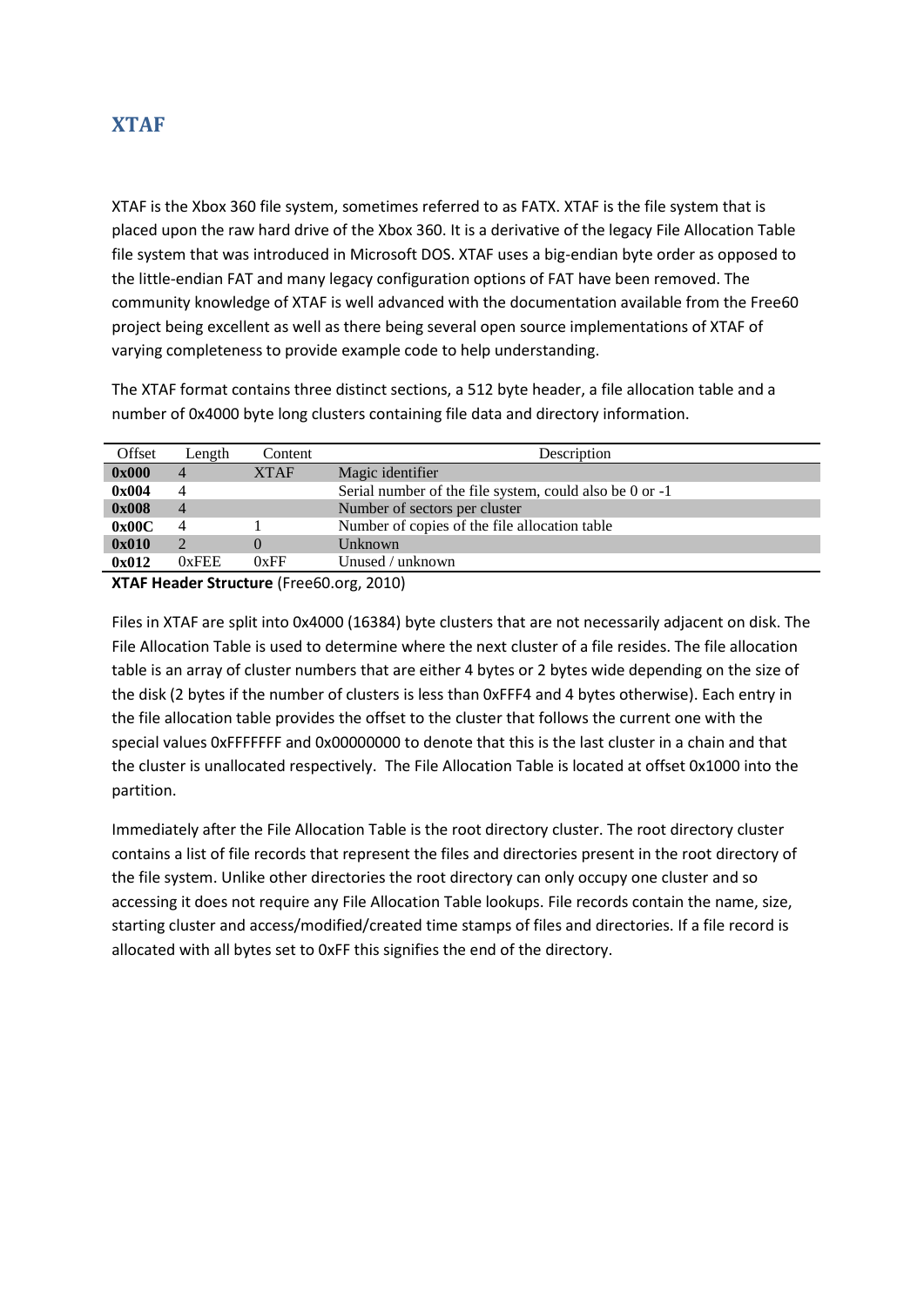| Offset | <b>Size</b>                 | Description                                        |
|--------|-----------------------------|----------------------------------------------------|
| 0x00   |                             | length of the file name, or 0xE5 for deleted files |
| 0x01   |                             | file flags                                         |
| 0x02   | 0x2A                        | file name, padded with either 0x00 or 0xFF bytes   |
| 0x2C   | 4                           | starting cluster of file, 0 for empty files        |
| 0x30   | $\overline{4}$              | file size, 0 for directories                       |
| 0x34   | $\mathfrak{D}$              | creation date                                      |
| 0x36   | $\mathfrak{D}$              | creation time                                      |
| 0x38   | $\mathfrak{D}$              | access date                                        |
| 0x3A   | $\mathcal{D}_{\mathcal{L}}$ | access time                                        |
| 0x3C   | $\mathfrak{D}$              | update date                                        |
| 0x3E   | ◠                           | update time                                        |

**XTAF File Record Structure** (Free60.org, 2010)

Unlike the FAT file system XTAF directories do not contain '.' and '..' records that point to the current directory and parent directory. The time stamps and file flags are in the same format as the FAT file system. The first cluster entry refers to both the index into the File Allocation Table of the cluster and the offset of the cluster on disk. Cluster numbers start at number 2 as the root directory cluster is considered cluster 1 before indexing into the File Allocation Table or calculating the offset of a cluster subtract 1 from the cluster number. To calculate the file system offset of a cluster multiply the cluster number by 0x4000 and add the offset of the root cluster.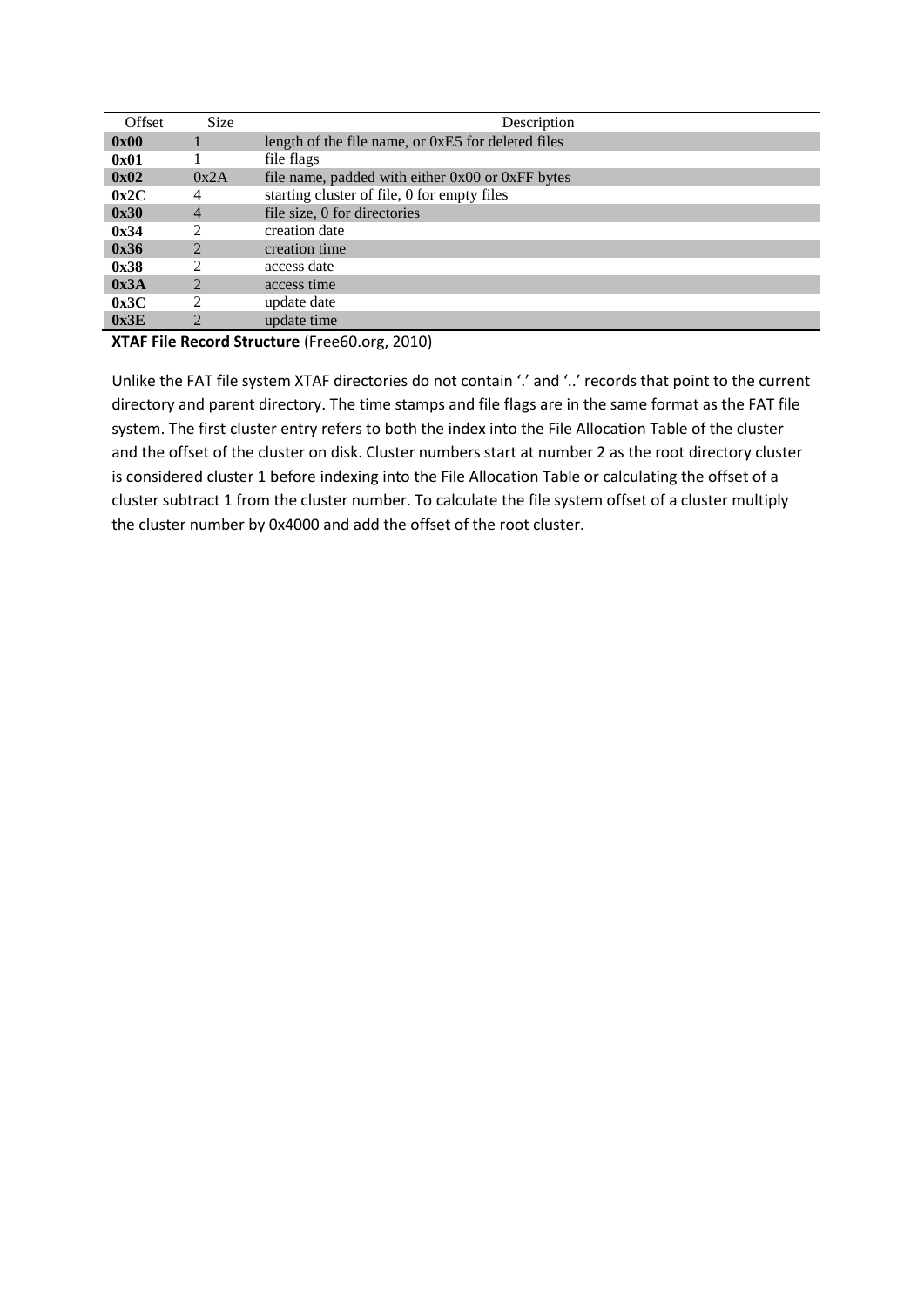## <span id="page-3-0"></span>**Secure Transacted File System**

Secure Transacted File System (STFS) is a contain file format used to store downloaded content as well as locally generated data such as saved games and user profiles. The format has built in controls to ensure the integrity of the data including a digital signature and tables containing SHA1 hashes of each 0x1000 bytes of data. STFS files can be broken down into three types, LIVE, PIRS and CON files. LIVE files contain downloaded content such as games and movies signed with an RSA key controlled by Microsoft and PIRS files are similar except are not delivered by the Xbox LIVE service such as system updates while CON files are created by the Xbox 360 locally and are signed by the console. This arrangement makes LIVE and PIRS resistant to user tampering and CON files resistant from corruption. STFS files are generally found on XTAF file systems.

STFS containers are the most complicated of the Xbox 360 file formats examined and are also the least well documented format. Information online is limited to a description of its header format and speculative descriptions of its verification techniques as well as two incomplete and contradictory open source projects. This specification should be considered the most preliminary. The best public information about this file format is the source code of an Xbox 360 modification library called X360 by DJ Shepherd (Shepherd DJ, 2010)

The STFS file starts with a long header of 0x971A bytes that includes the type of STFS file it is (LIVE, PIRS or CONS), the digital signature of the file, the metadata structure version and large amounts of metadata including up to two images and title/description text in multiple languages. After the header there are the first hash tables and a table with the file listing. After this point the data starts divided into 0x1000 byte blocks interspersed every 170 blocks with one or more tables containing additional hashes.

| Offset | Length | Type         | Information                                                 |
|--------|--------|--------------|-------------------------------------------------------------|
| 0x0    | 0x4    | ascii string | Magic "CON ", PIRS or LIVE                                  |
| 0x6    | 0x5    | bytes        | Certificate Owner Console ID                                |
| 0xB    | 0x14   | ascii string | Certificate Owner Console Part Number                       |
| 0x1F   | 0x1    | byte         | Certificate Owner Console Type (1 for devkit, 2 for retail) |
| 0x20   | 0x8    | ascii string | Certificate Date of Generation                              |
| 0x28   | 0x4    | bytes        | Public Exponent                                             |
| 0x2C   | 0x80   | bytes        | <b>Public Modulus</b>                                       |
| 0xAC   | 0x100  | bytes        | Certificate Signature                                       |
| 0x1AC  | 0x80   | bytes        | Signature                                                   |

#### **STFS Header** (Free60.org, 2011)

Alternatively for LIVE and PIRS packages the header changes as follows:

|     | Offset Length Type | Information             |
|-----|--------------------|-------------------------|
| 0x4 | 0x100              | bytes Package Signature |
|     | $0x104$ $0x128$    | bytes Padding           |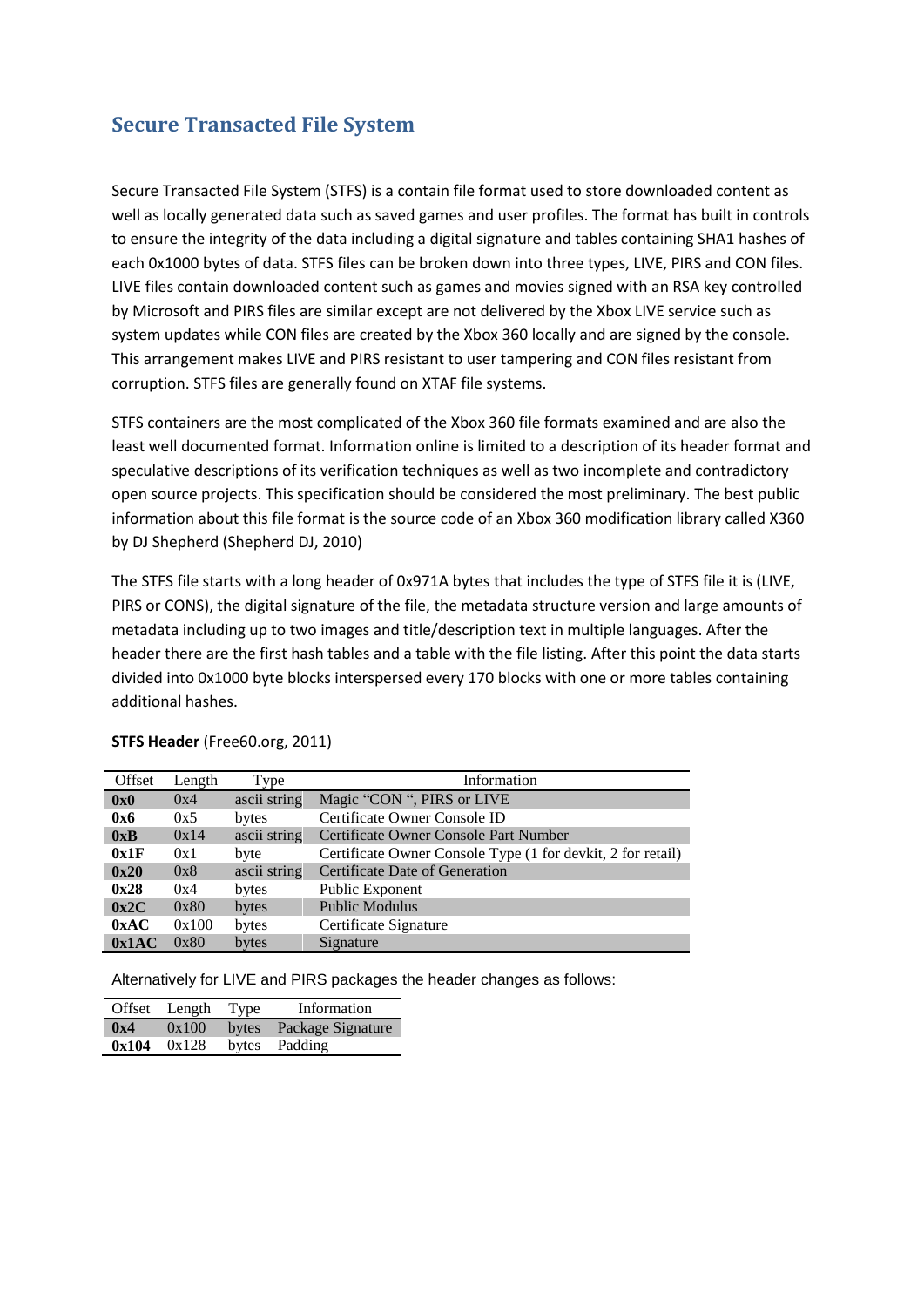| Offset | Length            | Type                          | Information                                  |
|--------|-------------------|-------------------------------|----------------------------------------------|
| 0x22C  | 0x100             | license entries (see below)   | Licensing Data (indicates package owner)     |
| 0x32C  | 0x14              | bytes                         | Content ID / Header SHA1 Hash                |
| 0x340  | 0x4               | unsigned int                  | Entry ID                                     |
| 0x344  | 0x4               | signed int                    | Content Type (see below)                     |
| 0x348  | 0x4               | signed int                    | Metadata Version (see below)                 |
| 0x34C  | 0x8               | signed long                   | <b>Content Size</b>                          |
| 0x354  | 0x4               | unsigned int                  | Media ID                                     |
| 0x358  | 0x4               | signed int                    | Version (system/title updates)               |
| 0x35C  | 0x4               | signed int                    | Base Version (system/title updates)          |
| 0x360  | 0x4               | unsigned int                  | Title ID                                     |
| 0x364  | 0x1               | Byte                          | Platform (xbox/gfwl?)                        |
| 0x365  | 0x1               | Byte                          | <b>Executable Type</b>                       |
| 0x366  | 0x1               | <b>Byte</b>                   | <b>Disc Number</b>                           |
| 0x367  | 0x1               | Byte                          | Disc In Set                                  |
| 0x368  | 0x4               | unsigned int                  | Save Game ID                                 |
| 0x36C  | 0x5               | bytes                         | Console ID                                   |
| 0x371  | 0x8               | bytes                         | Profile ID                                   |
| 0x379  | 0x1               | Byte                          | Volume Descriptor Struct Size (usually 0x24) |
| 0x37A  | 0x24              | <b>STFS Volume Descriptor</b> | File System Volume Descriptor                |
| 0x39D  | 0x4               | signed int                    | Data File Count                              |
| 0x3A1  | 0x8               | signed long                   | Data File Combined Size                      |
| 0x3A9  | 0x8               | bytes                         | Reserved                                     |
| 0x3B1  | 0x4C              | bytes                         | Padding                                      |
| 0x3FD  | 0x14              | bytes                         | Device ID                                    |
| 0x411  | 0x18 * 12 (0x900) | unicode string                | Display Name                                 |
| 0xD11  | 0x18 * 12 (0x900) | unicode string                | <b>Display Description</b>                   |
| 0x1611 | 0x80              | unicode string                | <b>Publisher Name</b>                        |
| 0x1691 | 0x80              | unicode string                | <b>Title Name</b>                            |
| 0x1711 | 0x1               | <b>Byte</b>                   | Transfer Flags (see below)                   |
| 0x1712 | 0x4               | signed int                    | Thumbnail Image Size                         |
| 0x1716 | 0x4               | signed int                    | Title Thumbnail Image Size                   |
| 0x171A | 0x4000            | Image                         | Thumbnail Image                              |
| 0x571A | 0x4000            | Image                         | <b>Title Thumbnail Image</b>                 |

#### **STFS Metadata** (Free60.org, 2011)

## **STFS Metadata Version 2** (Free60.org, 2011)

| Offset | Length                                   | Type         | Information                            |
|--------|------------------------------------------|--------------|----------------------------------------|
| 0x3B1  | 0x10                                     | bytes        | Series ID                              |
| 0x3C1  | 0x10                                     | bytes        | Season ID                              |
| 0x3D1  | 0x2                                      | signed short | Season Number                          |
| 0x3D5  | 0x2                                      | signed short | Episode Number                         |
| 0x3D5  | 0x28                                     | bytes        | Padding                                |
| 0x171A | 0x3D00 (thumbnail size)                  | image        | Thumbnail Image                        |
| 0x541A | $0x300$ (each $0x80 =$ different locale) | image        | <b>Additional Display Names</b>        |
| 0x571A | 0x3D00 (title thumbnail size)            | image        | <b>Title Thumbnail Image</b>           |
| 0x941A | $0x300$ (each $0x80 =$ different locale) | image        | <b>Additional Display Descriptions</b> |

If the metadata version field is set to 2 the above changes are present in the metadata format. The STFS volume descriptor contains information about the location of the file listing table and the top level hash table.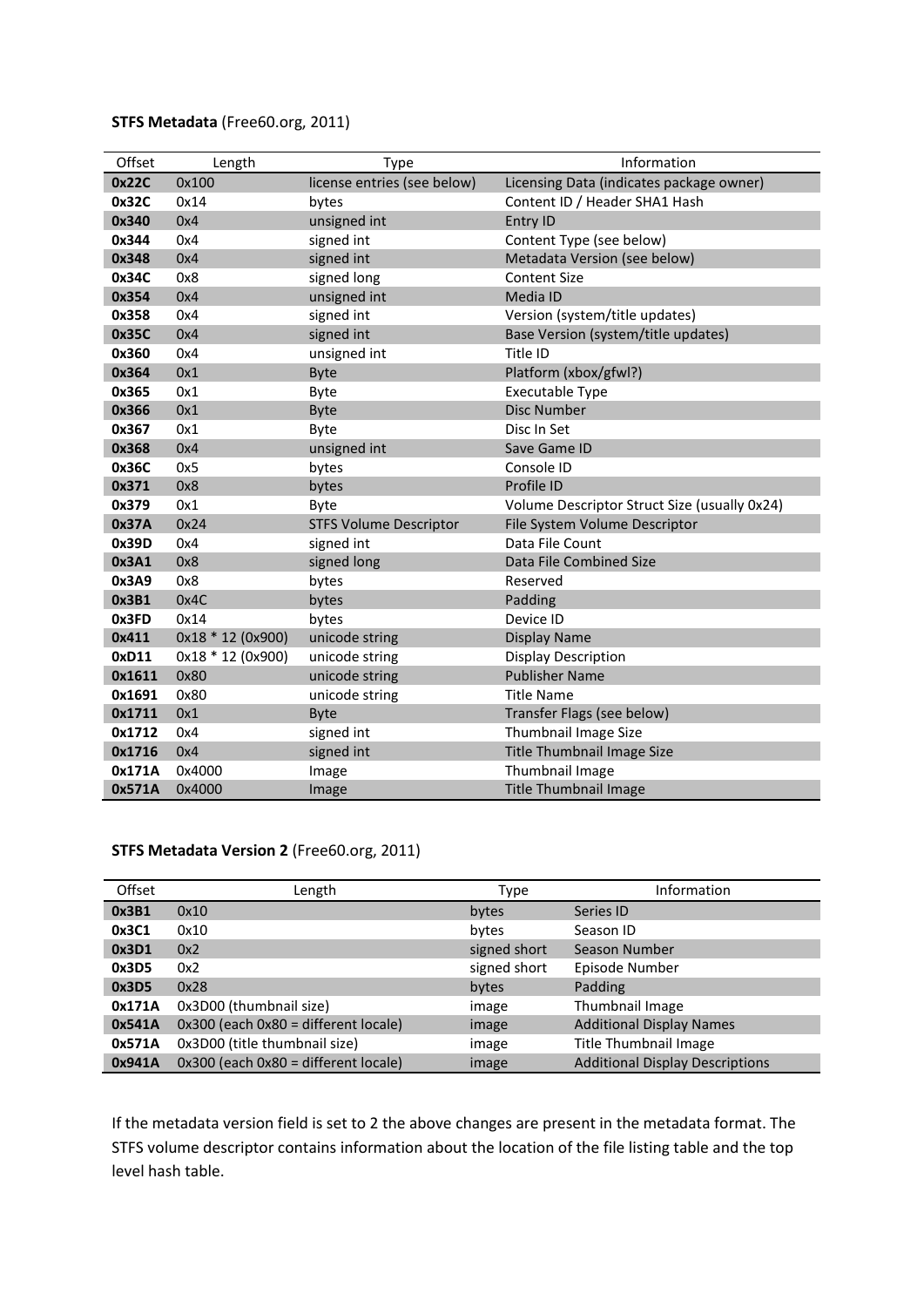| Offset | Length | Type         | Information                          |
|--------|--------|--------------|--------------------------------------|
| 0x0    | 0x1    | byte         | Reserved                             |
| 0x1    | 0x1    | byte         | <b>Block Seperation</b>              |
| 0x2    | 0x2    | signed short | File Table Block Count               |
| 0x4    | 0x3    | signed int24 | File Table Block Number              |
| 0x7    | 0x14   | bytes        | Top Hash Table Hash                  |
| 0x1B   | 0x4    | signed int   | <b>Total Allocated Block Count</b>   |
| 0x1F   | 0x4    | signed int   | <b>Total Unallocated Block Count</b> |

#### **STFS Volume Descriptor** (Free60.org, 2011)

If bit 12, 13 and 15 of the Entry ID are on ((Entry ID + 0xFFF) & 0xF000) >> 0xC == 0xB) there are 2 hash tables every 0xAA (170) blocks, evidence suggests that this is the case in CON files. The second hash table contains almost identical information to the first and it is hypothesized that the duplication is to support transactional integrity. Hash tables contain 170 records each containing a SHA1 hash of the relevant block as well as a status byte and the block number of the following block.

#### **STFS Hash Tables**

| <b>Offset</b> | ∟ength | $TV$ pe        | Information                       |
|---------------|--------|----------------|-----------------------------------|
| 0x0           | 0x14   | bytes          | <b>SHA1 Hash of Block</b>         |
| 0x14          | 0x01   | byte           | Status $(0x00, 0x40, 0x80, 0xC0)$ |
| 0x15          | 0x03   | 24 bit integer | Next Block Index                  |

#### **STFS Hash Status Values**

| Value | Information                  |
|-------|------------------------------|
| 0x00  | <b>Unused Block</b>          |
| 0x40  | Free Block (previously used) |
| 0x80  | <b>Used Block</b>            |
| 0xC0  | Newly Allocated Block        |

The file listing table contains a series of file listing structures that describe a file or directory inside the STFS archive. The File Listing structure contains both big-endian and little-endian values and the path indicator value is an offset into the File Listing table where -1 (0xFFFF) indicates the root directory. Time stamps in the File Listing table are the same as XTAF (and FAT). Bit 6 of byte 0x28 indicates whether or not the entry is a directory.

#### **STFS File Listing** (Free60.org, 2011)

| Offset | Length | Type         | Information                                         |
|--------|--------|--------------|-----------------------------------------------------|
| 0x0    | 0x28   | ascii string | File name, null-padded                              |
| 0x28   | 0x1    | byte         | Length of file name, plus flags                     |
| 0x29   | 0x3    | signed int24 | Number of blocks allocated for file (little endian) |
| 0x2C   | 0x3    | signed int24 | Copy of $0x29$                                      |
| 0x2F   | 0x3    | signed int24 | Starting block number of file (little endian)       |
| 0x32   | 0x2    | signed short | Path indicator (big endian)                         |
| 0x34   | 0x4    | unsigned int | Size of file in bytes (big endian)                  |
| 0x38   | 0x4    | signed int   | Update date/time stamp of file                      |
| 0x3C   | 0x4    | signed int   | Access date/time stamp of file                      |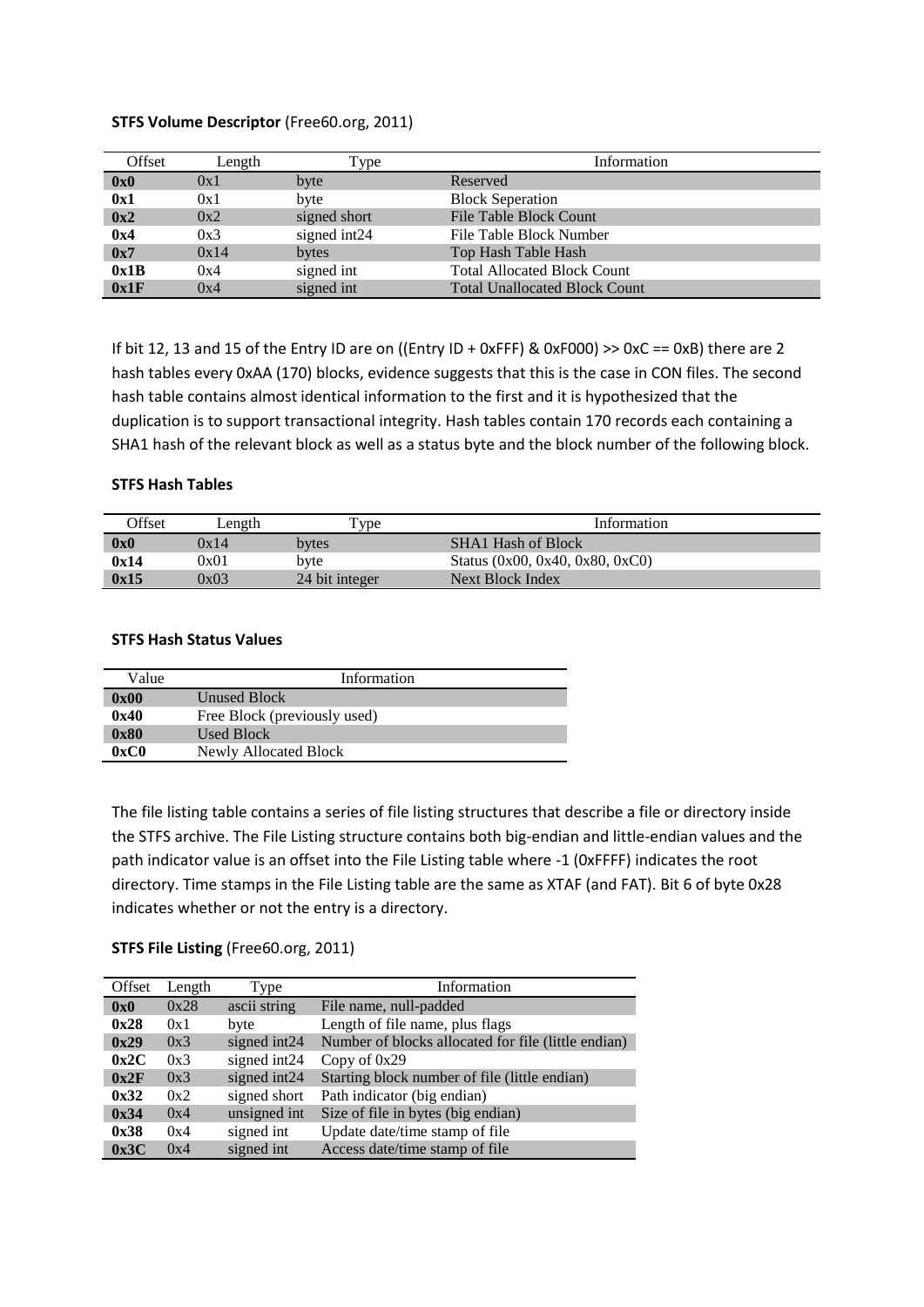Hash tables are interspersed with data so that it is not trivial to convert a block number into an offset in the file. Block numbers refer to data blocks only and do not increment for hash table blocks. The following code segment demonstrates how to adjust a block number to take into account embedded hash tables. The variable table\_size\_shift is 1 if ((Entry ID + 0xFFF) & 0xF000) >> 0xC == 0xB) is True and 0 otherwise. The return value can be multiplied by 0x1000 and then added to 0xC000 to find the location of the block on disk.

```
block \alphadjust = 0
if block_num >= 0xAA:
    block adjust += ((block num // 0xAA)) + 1 << table size shift
if block_num > 0x70E4:
    block adjust += ((block num // 0x70E4) + 1) << table size shift
return block_adjust + block_num
```
Every 0xAA blocks there is a hash table containing the hashes of the next 0xAA blocks. Every 0x70E4 (0xAA \* 0xAA) blocks there is a hash table presumably containing hashes of the previous 0xAA hash blocks. Finally, every 0x4AF768 (0xAA \* 0xAA \* 0xAA) there is a table presumably containing the hashes of the 0x70E4 hash tables.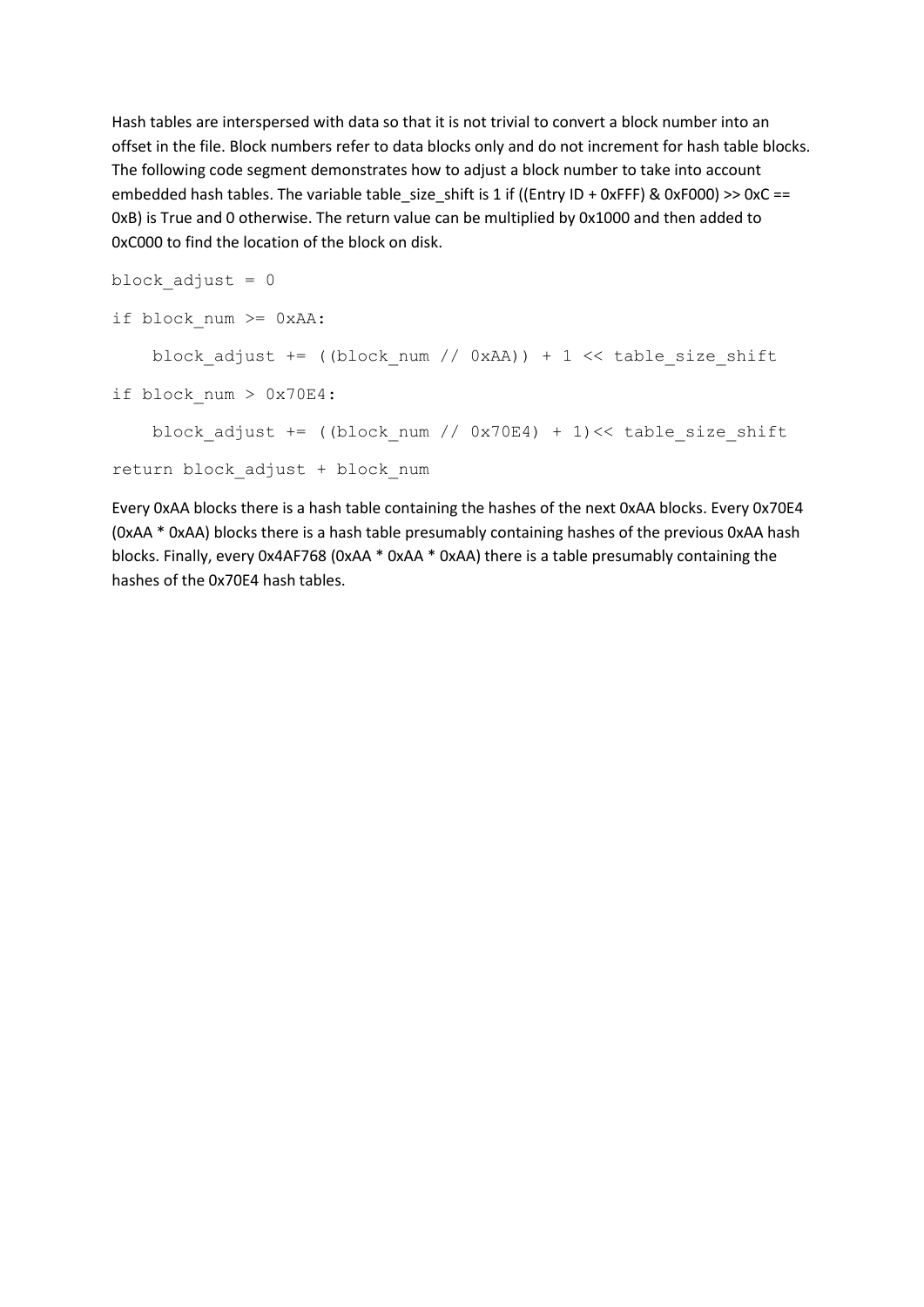## <span id="page-7-0"></span>**Xbox Database Format**

The Xbox Database Format (XDBF) is a generic container format for storing records and files. XDBF is the format of Gamer Profile Data (GPD) files which are used to store information relevant to a single user including settings, information about the games played, achievement information for each game and image resources. XDBF is also used by Statistics, Presence, Achievement files (SPA) which are embedded in game software bundles and are used to generate GPD files for each user that plays the game. GPD and SPA files are both usually found inside STFS containers. XDBF files have features to simplify the process of syncing them with remote servers.

The XDBF format is well understood by the Xbox 360 enthusiast community and is documented by the Free60 project. The file format is composed of a header, a table of record entries, a table of free space, and the data area. These regions are adjacent and their sizes can be calculated from header information. The data area is not divided into blocks or clusters and entries are contiguous inside the XDBF area and are specified by a start offset and a length. The XDBF header specifies the length of the entry and free space tables as well as how many records in those tables have been used.

| Offset | Length | Type         | Information                                    |
|--------|--------|--------------|------------------------------------------------|
| 0x0    | 0x4    | ascii string | Magic (0x58444246) "XDBF"                      |
| 0x4    | 0x4    | unsigned int | Version $(0x10000)$                            |
| 0x8    | 0x4    | unsigned int | Entry Table Length (in number of entries)      |
| 0xC    | 0x4    | unsigned int | <b>Entry Count</b>                             |
| 0x10   | 0x4    | unsigned int | Free Space Table Length (in number of entries) |
| 0x14   | 0x4    |              | unsigned int Free Space Table Entry Count      |

#### **XDBF Header** (Free60.org, 2010)

#### **XDBF Entry Table** (Free60.org, 2010)

| Offset | Length | Type           | Information |
|--------|--------|----------------|-------------|
| 0x0    | 0x2    | unsigned short | Namespace   |
| 0x2    | 0x8    | unsigned long  | ID          |
| 0xA    | 0x4    | unsigned int   | Offset      |
| 0xF    | 0x4    | unsigned int   | Length      |

Offset is not the offset from the start of the file but rather the offset from the end of the free space table. Namespaces describe the type of entry in the XDBF file and vary depending on the particular type of XDBF file. GPD files contain achievement records, image records, setting records, title records, strings and achievement security records. String entries are UTF-16 big-endian strings and image entries are PNG files both of the length specified in the entry record. Other strings in achievement and title entries are also UTF-16 big-endian. The Setting entry structure is less well documented. In a Setting entry the Setting ID field determines the size and structure of the payload and the Content ID field determines which setting this entry corresponds to.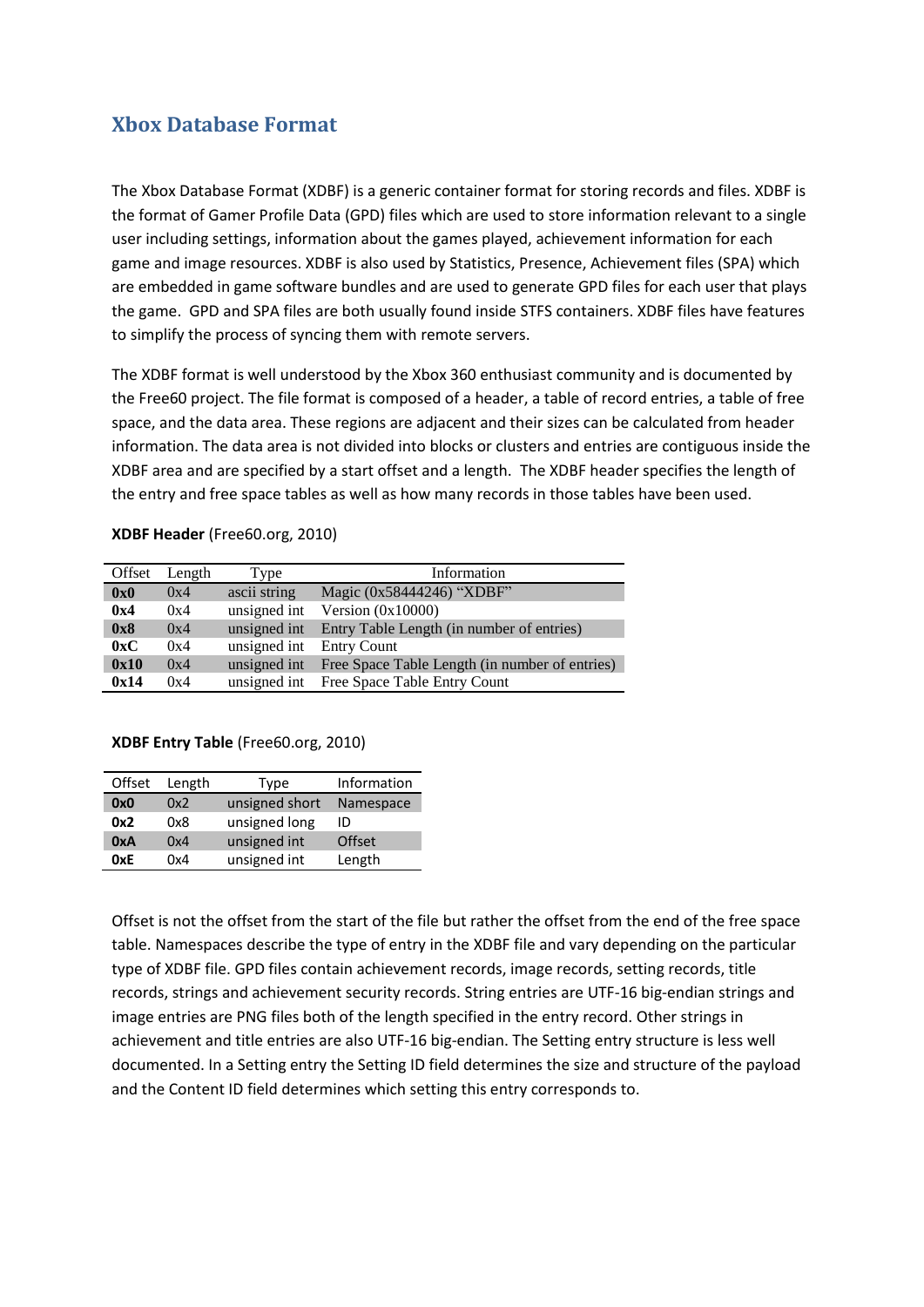## **GPD Namespaces** (Free60.org, 2011)

| Value | Description                 |
|-------|-----------------------------|
| 1     | Achievement                 |
| 2     | Image                       |
| 3     | Setting                     |
| 4     | Title                       |
| 5     | String                      |
| ĸ     | <b>Achievement Security</b> |

## **Achievement Entries** (Free60.org, 2011)

| Offset                                                | Length          | Type           | Information                 |
|-------------------------------------------------------|-----------------|----------------|-----------------------------|
| 0x0                                                   | 0x4             | unsigned int   | Magic (0x1C)                |
| 0x4                                                   | 0x4             | unsigned int   | Achievement ID              |
| 0x8                                                   | 0x4             | unsigned int   | Image ID                    |
| 0xC                                                   | 0x4             | signed int     | Gamerscore                  |
| 0x10                                                  | 0x4             | unsigned int   | Flags (see below)           |
| 0x14                                                  | 0x8             | signed long    | <b>Unlock Time</b>          |
| 0x18                                                  | null terminated | unicode string | <b>Name</b>                 |
| $0x18 +$ Name length                                  | null terminated | unicode string | <b>Locked Description</b>   |
| <b>0x18 + Name length + Locked Description length</b> | null terminated | unicode string | <b>Unlocked Description</b> |

## **Title Entries** (Free60.org, 2011)

| Offset | Length          | Type           | Information                |
|--------|-----------------|----------------|----------------------------|
| 0x0    | 0x4             | unsigned int   | Title ID                   |
| 0x4    | 0x4             | signed int     | <b>Achievement Count</b>   |
| 0x8    | 0x4             | signed int     | Achievement Unlocked Count |
| 0xC    | 0x4             | signed int     | <b>Gamerscore Total</b>    |
| 0x10   | 0x4             | signed int     | Gamerscore Unlocked        |
| 0x14   | 0x8             | signed long    | Unknown                    |
| 0x1C   | 0x4             | signed int     | Unknown                    |
| 0x20   | 0x8             | signed long    | Last Played Time           |
| 0x28   | null terminated | unicode string | <b>Title Name</b>          |

## **Setting Entries**

|        | Length   | Type         | Information |
|--------|----------|--------------|-------------|
| Offset |          |              |             |
| 0x0    | 0x8      | bytes        | Content ID  |
| 0x8    | 0x4      | signed int   | Setting ID  |
| 0xC    | Variable | <b>Bytes</b> | Data        |

## **Setting ID**

|              | Description      | Data                                             |
|--------------|------------------|--------------------------------------------------|
| Value        |                  |                                                  |
| $\mathbf{0}$ | Context          | Int                                              |
|              | Unsigned Integer | Unsigned Integer                                 |
| $\mathbf{2}$ | Long             | 64 bit Integer                                   |
|              | Double           | Double                                           |
|              | <b>String</b>    | 32 bit Integer length followed by UTF-16 BE text |
|              | Float            | Float                                            |
| 6            | Binary           | 32 bit Integer length followed by binary data    |
|              | Timestamp        | 64 bit Microsoft File Time timestamp             |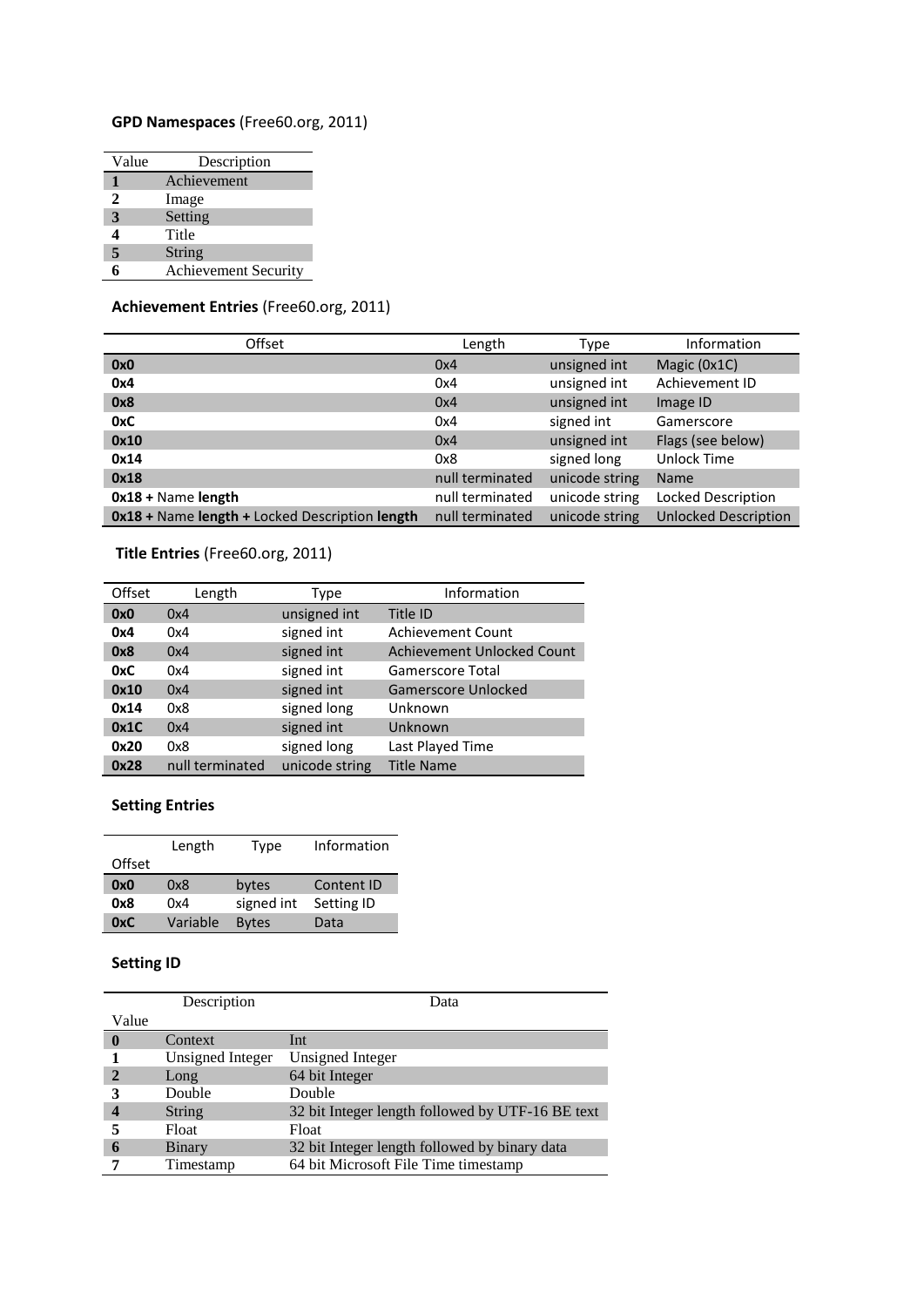## <span id="page-9-0"></span>**Account Block**

The Account Block is a file inside a STFS archive that describes a Xbox 360 Profile. The Account Block is 404 bytes long and is encrypted with RC4 and HMAC-SHA1. The RC4 key is the first 16 bytes of the HMAC-SHA1 digest of the first 16 bytes of the Account file encrypted with the key E1BC159C73B1EAE9AB3170F3AD47EBF3 (TheFallen93, 2010).

Very little information was available about the structure of this file and most of the following information about the decrypted Account Block has been derived from reverse engineering. It is worth emphasising that the layout and purpose of many fields of the Account Block is still unknown.

#### **Account Block**

| Offset | Length | Type             | Information                                |
|--------|--------|------------------|--------------------------------------------|
| 0x0    | 0x1    | byte             | Account Type $(0x20 = Live)$               |
| 0x1    | 0x4    | bytes            | <b>Account Passcode</b>                    |
| 0x10   | 0x1F   | <b>UTF-16-BE</b> | GamerTag                                   |
| 0x30   | 0x8    | bytes            | XUID (Live Only)                           |
| 0x39   | 0x1    | byte             | Account Level (0x30 = Silver, 0x60 = Gold) |
| 0x3C   | 0x4    | ASCII            | Console Type (PROD, PART)                  |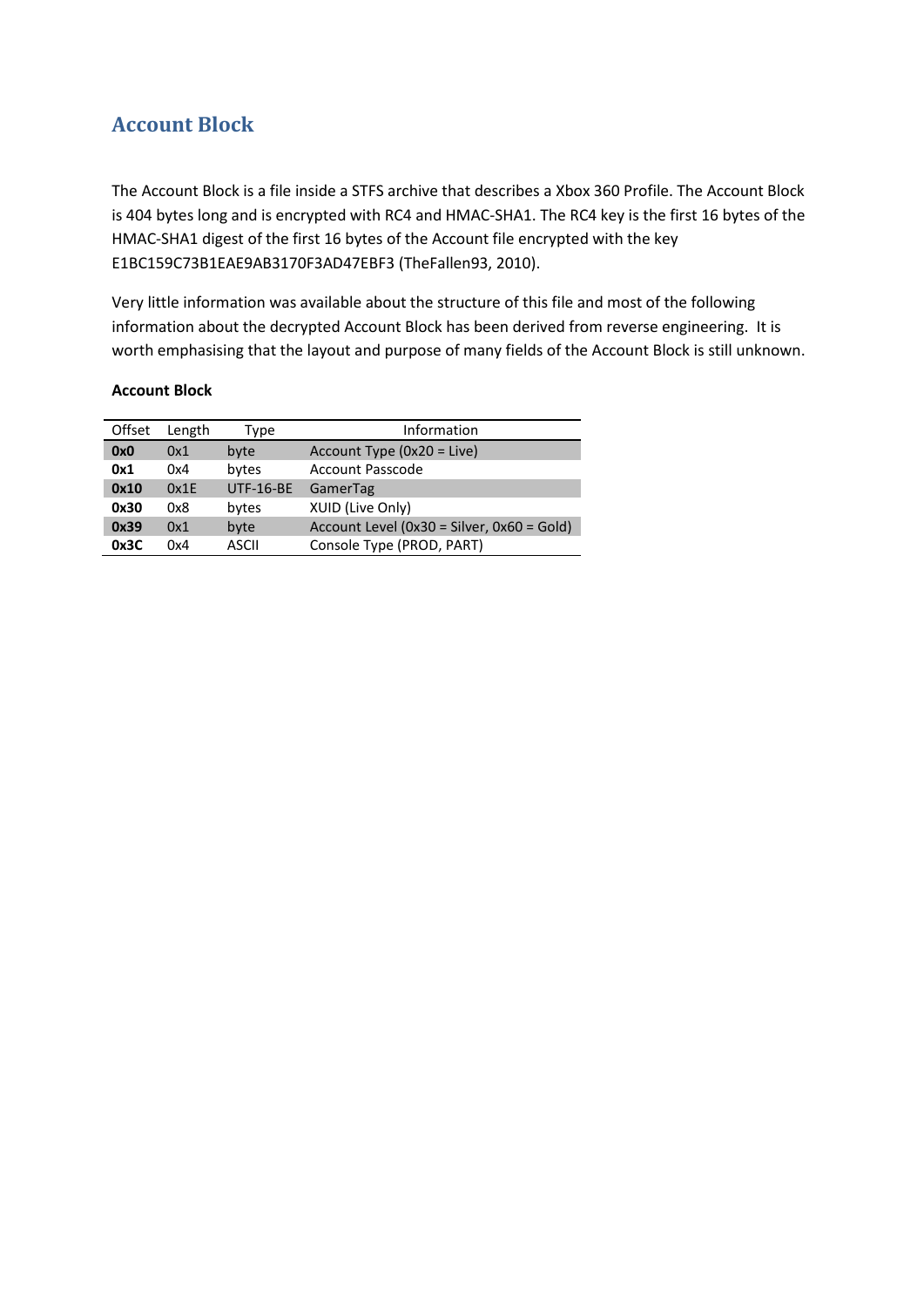## <span id="page-10-0"></span>**Appendix – Additional Tables**

| Value     | Description               |
|-----------|---------------------------|
| 0xD0000   | <b>Arcade Title</b>       |
| 0x9000    | Avatar Item               |
| 0x40000   | <b>Cache File</b>         |
| 0x2000000 | <b>Community Game</b>     |
| 0x80000   | <b>Game Demo</b>          |
| 0x20000   | <b>Gamer Picture</b>      |
| 0xA0000   | <b>Game Title</b>         |
| 0xC0000   | <b>Game Trailer</b>       |
| 0x400000  | <b>Game Video</b>         |
| 0x4000    | <b>Installed Game</b>     |
| 0xB0000   | Installer                 |
| 0x2000    | <b>IPTV Pause Buffer</b>  |
| 0xF0000   | <b>License Store</b>      |
| 0x2       | Marketplace Content       |
| 0x100000  | Movie                     |
| 0x300000  | Music Video               |
| 0x500000  | Podcast Video             |
| 0x10000   | Profile                   |
| 0x3       | Publisher                 |
| 0x1       | Saved Game                |
| 0x50000   | <b>Storage Download</b>   |
| 0x30000   | Theme                     |
| 0x200000  | <b>TV</b>                 |
| 0x90000   | Video                     |
| 0x600000  | <b>Viral Video</b>        |
| 0x70000   | Xbox Download             |
| 0x5000    | <b>Xbox Original Game</b> |
| 0x60000   | Xbox Saved Game           |
| 0x1000    | Xbox 360 Title            |
| 0x5000    | <b>Xbox Title</b>         |
| 0xE0000   | <b>XNA</b>                |

**STFS Content Types** (Free60.org, 2011)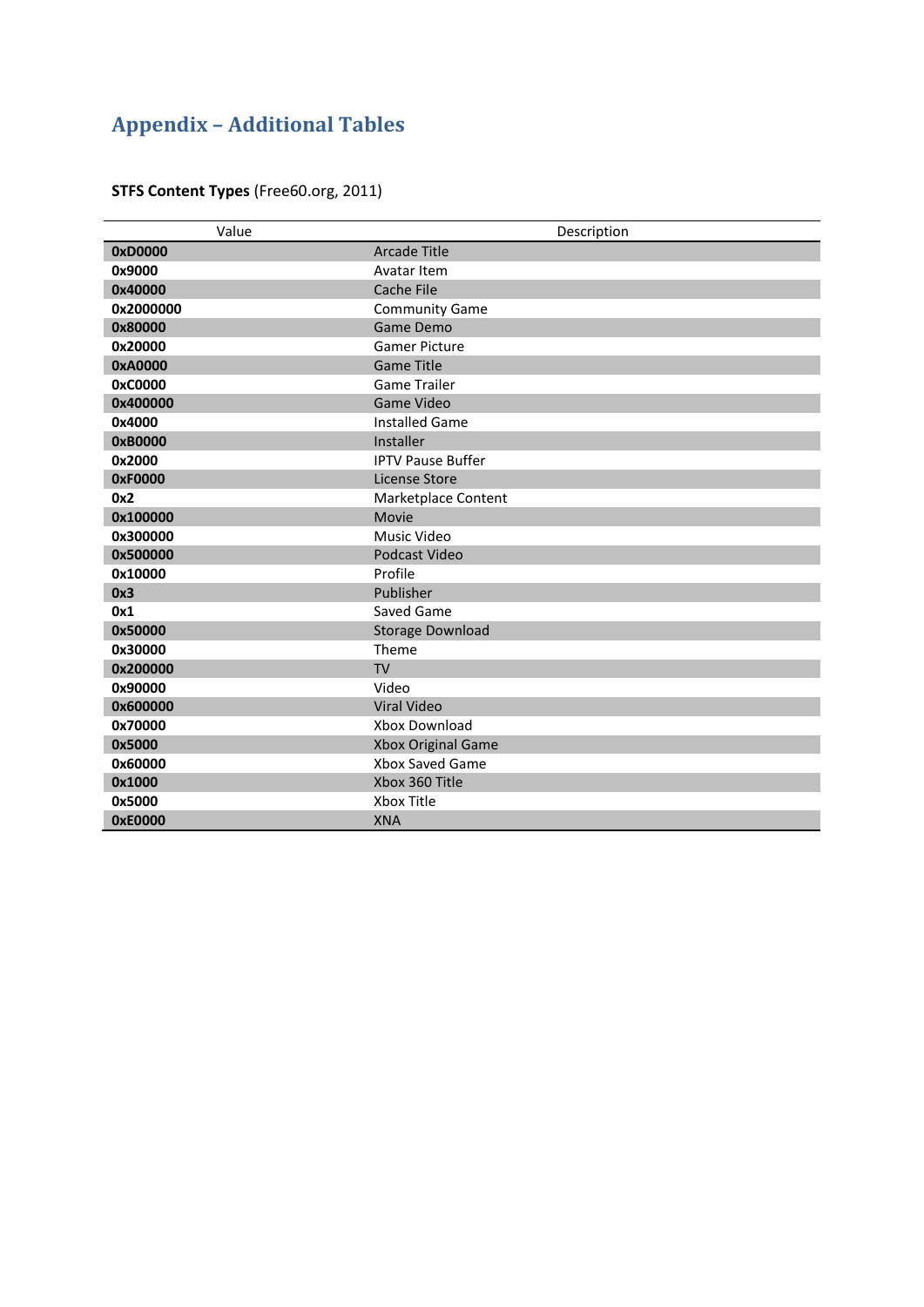## **GPD Content ID** (Shepherd DJ, 2010)

| <b>GPDID</b> | Description                          |
|--------------|--------------------------------------|
| 0x10040004   | GamerZone                            |
| 0x10040005   | Region                               |
| 0x10040006   | Gamerscore                           |
| 0x10040007   | Presence State (Unknown)             |
| 0x10040008   | Camera                               |
| 0x5004000B   | Reputation                           |
| 0x1004000C   | <b>Mute Setting</b>                  |
| 0x1004000D   | <b>Voice Output Speakers</b>         |
| 0x1004000E   | <b>Voice Volume Setting</b>          |
| 0x4064000F   | <b>Gamer Picture Reference</b>       |
| 0x40640010   | Personal Picture Reference           |
| 0x402C0011   | Motto                                |
| 0x10040012   | <b>Titles Played</b>                 |
| 0x10040013   | <b>Achievements Unlocked</b>         |
| 0x10040015   | <b>Difficulty Setting</b>            |
| 0x10040018   | <b>Control Sensitivity</b>           |
| 0x1004001D   | Preferred Color 1                    |
| 0x1004001E   | <b>Preferred Color 2</b>             |
| 0x10040022   | <b>Auto Aim</b>                      |
| 0x10040024   | <b>Auto Center</b>                   |
| 0x10040024   | <b>Action Movement Control</b>       |
| 0x10040038   | <b>Gamerscore Earned On Title</b>    |
| 0x10040039   | Achievements Unlocked on Title       |
| 0x1004003A   | User Tier (Unknown)                  |
| 0x1004003B   | Has Messanger Account                |
| 0x1004003C   | Messanger Auto Signin                |
| 0x1004003D   | Save Live Password                   |
| 0x1004003E   | <b>Public Friends List</b>           |
| 0x1004003F   | Service Type (Unknown)               |
| 0x41040040   | <b>Account Name</b>                  |
| 0x40520041   | <b>Account Location</b>              |
| 0x41900042   | <b>Gamercard URL</b>                 |
| 0x43E80043   | <b>Account Bio</b>                   |
| 0x10000000   | Sync ID Table                        |
| 0x20000000   | <b>Sync Record</b>                   |
| 0x10042004   | Xbox.com Favorite Game (1)           |
| 0x10042005   | Xbox.com Favorite Game (2)           |
| 0x10042006   | Xbox.com Favorite Game (3)           |
| 0x10042007   | Xbox.com Favorite Game (4)           |
| 0x10042008   | Xbox.com Favorite Game (5)           |
| 0x10042009   | Xbox.com Favorite Game (6)           |
| 0x1004200A   | Xbox.com Platforms Owned             |
| 0x1004200B   | Xbox.com Connection Speed            |
| 0x700803F4   | User Crux Last Change Time (Unknown) |